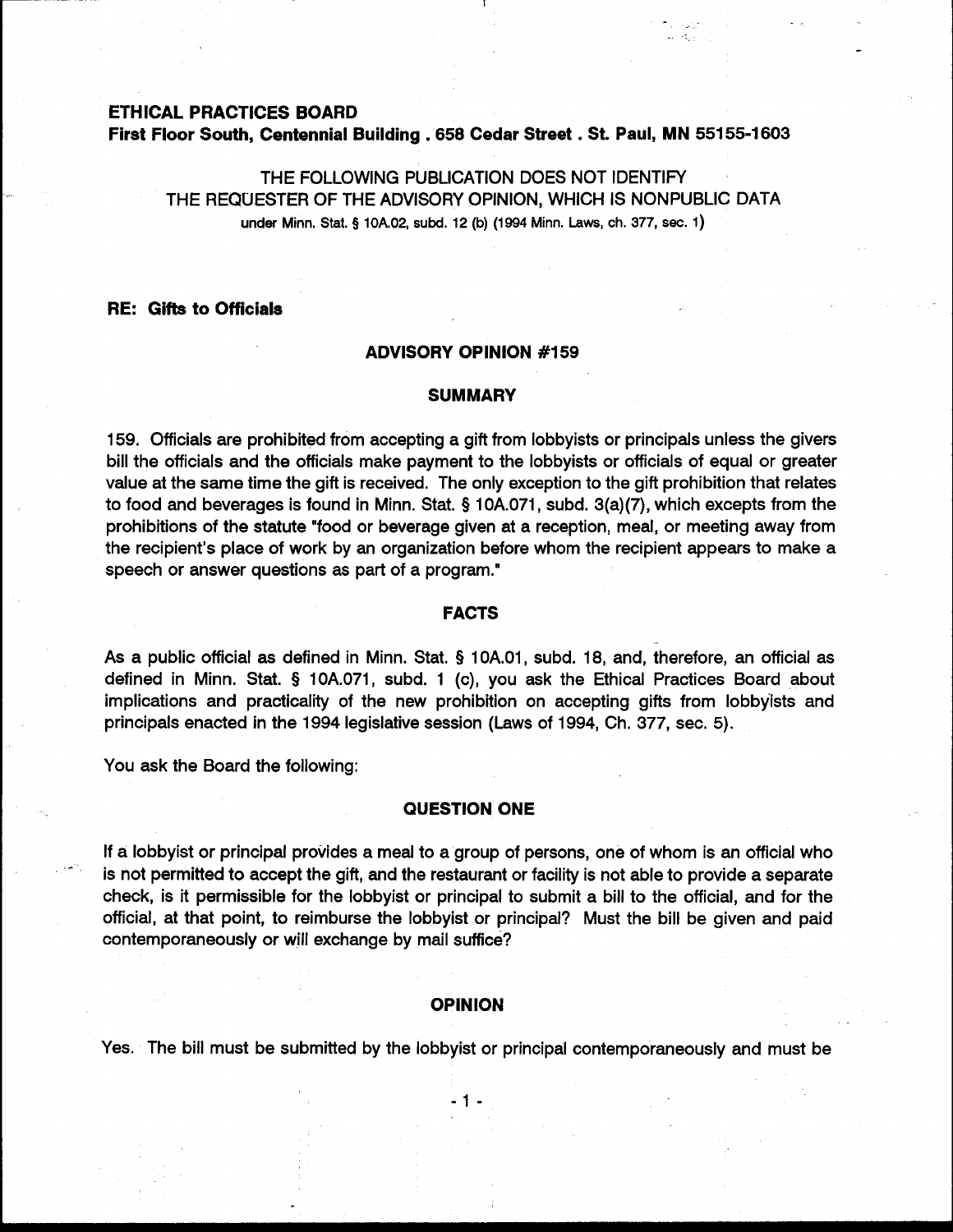paid by the official contemporaneously. Pursuant to Minn. Stat. § 10A.071, officials are prohibited from accepting gifts from lobbyist or lobbyist principals, subject to certain exceptions defined in the statute. The term "gift" is broadly defined by Minn. Stat. § 10A.071, subd. 1(b), and includes money and a service that is given and received without the giver receiving consideration of equal or greater value in return. It is the opinion of the Board that an official must adopt a pay-as-you-go procedure when accepting a gift from a lobbyist or principal; therefore, the billing for a gift and the payment for the gift must be made at the time when the gift is accepted by the public official.

# **QUESTION TWO**

A "gift" is apparently only considered a "gift" under the law when the giver does not receive consideration of equal or greater value in return. How soon after a lobbyist or principal provides something of value to an official must the official provide something of equal or greater value to the lobbyist or principal for the item provided and accepted not to be considered a gifts? The same day? Month? Year? Must there be a formal agreement at the time the lobbyist or principal provides the thing of value to the official that the lobbyist or principal will receive something of equal or greater value in return? E. g., if a principal takes on official fishing on Monday, and the official takes the principal fishing on Saturday.

## **OPINION**

See response to Question One, above.

#### **QUESTION THREE**

If a lobbyist or principal provides a hospitality suite at a conference or convention which is open to all members of a particular organization, and a majority of those members are not Minnesota officials, may an official receive food and beverage from that hospitality suite since an equivalent gift is being given to other members of the organization? Does it matter if the conference is not being conducted in Minnesota?

## **OPINION**

No. Pursuant to Minn. Stat. § 10A.071, officials are prohibited from accepting gifts from lobbyist or lobbyist principals, subject to certain exceptions defined in the statute. The term "gift" is broadly defined by Minn. Stat. § 10A.071, subd. 1(b), and includes money and a service that is given and received without the giver receiving consideration of equal or greater value in return. The only exception to the gift prohibition that relates to food and beverages is found in Minn. Stat. § 10A.071, subd. 3(a)(7), which excepts from the prohibitions of the statute "food or beverage given at a reception, meal, or meeting away from the recipient's place of work by an organization before whom the recipient appears to make a speech or answer questions as part of a program." That exception would not apply to the facts you have described regardless of

 $-2-$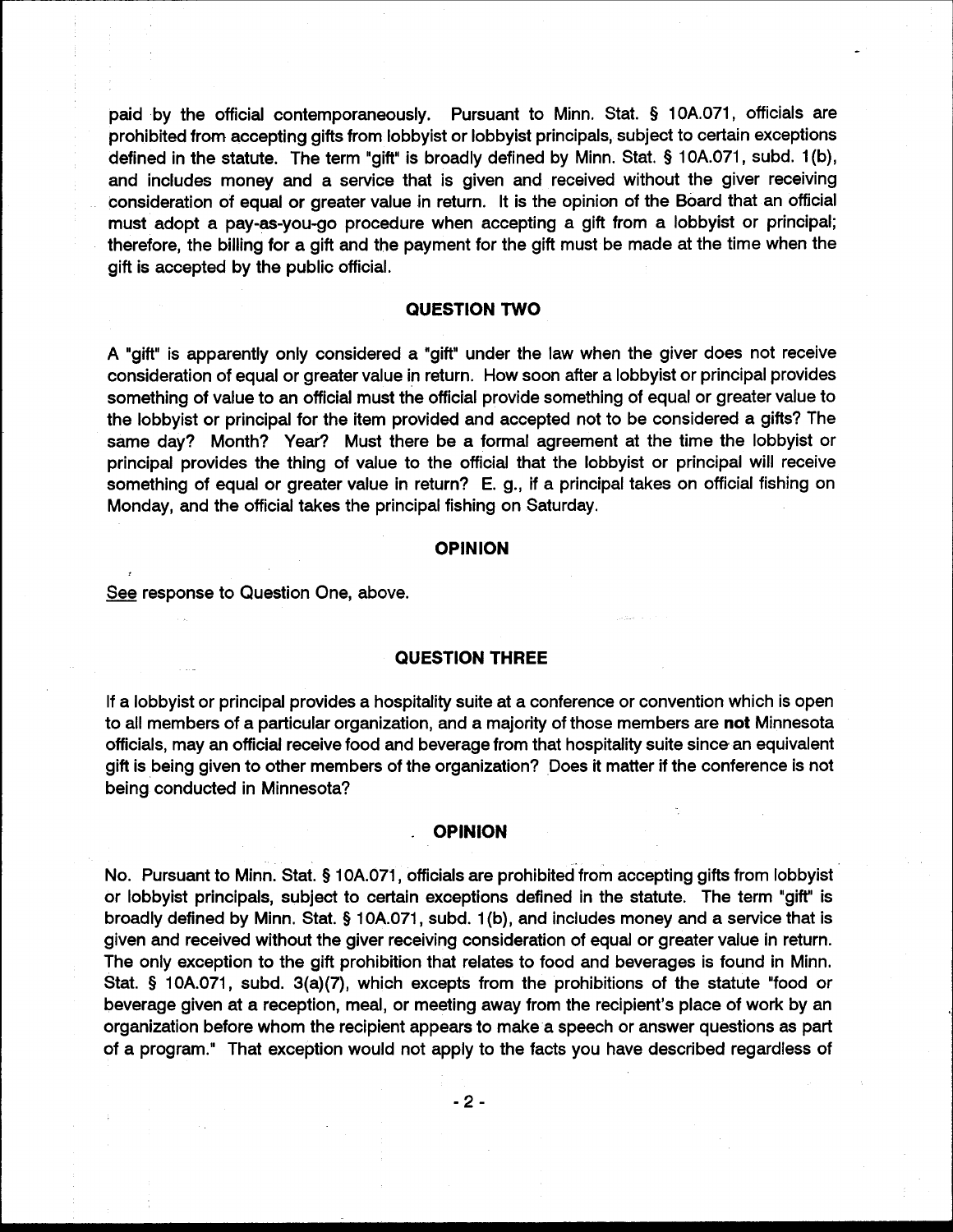where the conference is conducted.

## **QUESTION FOUR**

If, because of an official's membership in a group (organization), a majority of whose members are not Minnesota officials, the official receives an invitation to dinner from a lobbyist or principal, and the lobbyist or principal has also invited a number of other members of that group (organization) who are not Minnesota officials, may the Minnesota official accept the invitation and receive food and beverage from a lobbyist or principal without reimbursing the lobbyist or principal for the cost of the meal? Is the result different if the offer is accepted only by Minnesota officials, or if the resulting attenders consist of a majority of Minnesota officials, or if the resulting attenders contain a guest list with a minority of Minnesota officials? How is a "group" defined? Is it synonymous with organization?

#### **OPINION**

No. See response to Question Three, above.

#### **QUESTION FIVE**

Is it permissible for a lobbyist or principal to provide a meal or give a gift to a spouse or significant other of an official? Does it make a difference if the official is also in attendance at the meal (although the official pays for his or her own meal)?

## **OPINION**

Gifts to spouses of officials or gifts to significant others of officials as defined in Minn. Stat. § 10A.071, subd. 1(c), from lobbyists or principals are not addressed in Minn. Stat. Ch. 10A.

**Issued:**  $8/\partial \lambda / 94$ 

John L. Holahan, Jr., Chair **Ethical Practices Board** 

# **PERTINENT STATUTES**

Minn. Stat. § 10A.01 DEFINITIONS provides:

 $-3-$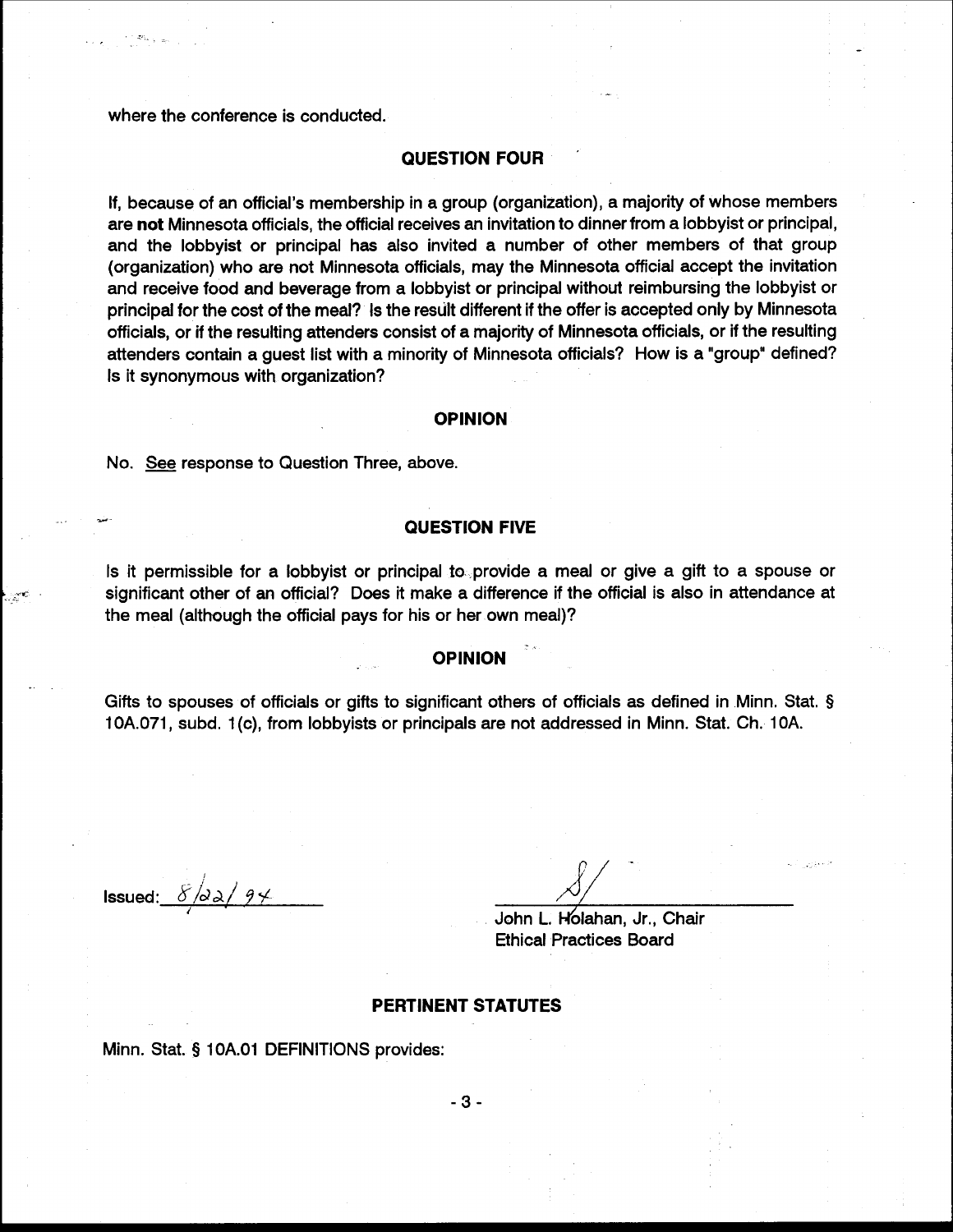Subd. 11. (a) "Lobbyist" means an individual:

(1) engaged for pay or other consideration, or authorized to spend money by another individual, association, political subdivision, or public higher education system, who spends more than five hours in any month or more than \$250, not including the individual's own travel expenses and membership dues, in any year, for the purpose of attempting to influence legislative action or administrative action, or the official action of a metropolitan governmental unit, by communicating or urging others to communicate with public or local officials.

Subd. 18. "Public official" means any:

(a) member of the legislature;

(b) constitutional officer in the executive branch and the officer's chief administrative deputy;

(c) member, chief administrative officer or deputy chief administrative officer of a state board or commission which has at least one of the following powers: (i) the power to adopt, amend or repeal rules, or (ii) the power to adjudicate contested cases or appeals;

(d) commissioner, deputy commissioner, or assistant commissioner of any state department as designated pursuant to section 15.01;

(e) individual employed in the executive branch who is authorized to adopt, amend or repeal rules or adjudicate contested cases;

(f) executive director of the state board of investment;

(g) executive director of the Indian affairs intertribal board;

(h) commissioner of the iron range resources and rehabilitation board;

(i) commissioner of mediation services;

(i) deputy of any official listed in clauses (e) to (i);

(k) judge of the workers' compensation court of appeals;

(I) administrative law judge or compensation judge in the state office of administrative hearings or referee in the department of jobs and training;

(m) solicitor general or deputy, assistant or special assistant attorney general;

(n) individual employed by the legislature as secretary of the senate, chief clerk of the house, revisor of statutes, or researcher, legislative analyst, or attorney in the office of senate counsel and research or house research;

(o) member or chief administrative officer of the metropolitan council, regional transit board, metropolitan transit commission, metropolitan waste control commission, metropolitan parks and open spaces commission, metropolitan airports commission or metropolitan sports facilities commission;

(p) the director of the racing commission, the director of the gambling control board, the director of the state lottery, and the deputy director of the state lottery;

(q) director or the division of gambling enforcement in the department of public safety;

(r) member or executive director of the higher education facilities authority; or

(s) member of the board of directors or president of the Minnesota world trade center corporation.